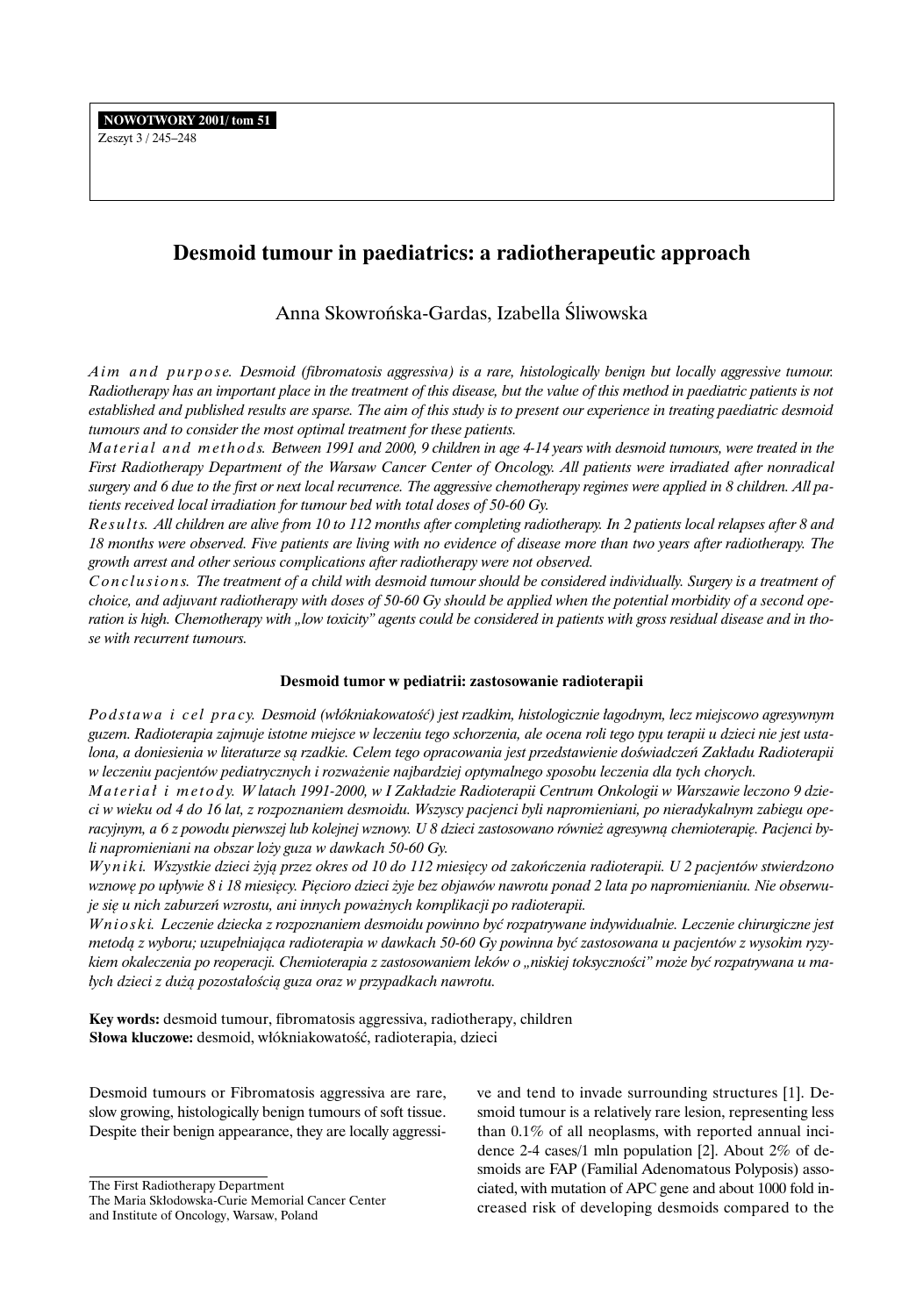general population, especially with intraabdominal localisation [3]. An association between trauma and hormonal status (pregnancy) has been also reported [4, 5]. Desmoid tumours are localised most often in the extremities, neck, trunk, abdominal wall and in the small bowel mesentery [3, 6, 7]. The treatment of choice for most of these tumours is a wide local excision, but local failures after surgical treatment are often observed, from 5 to 50% after microscopically complete resection to 60-90% after incomplete surgery [6, 8-10]. For patients treated with combined incomplete resection and radiotherapy, relapse rate is diminished to 20-40% [1, 5-7, 9, 10]. The role of adjuvant chemotherapy has not been established in any prospective, randomised study, although some authors reported stabilisation and remission in single cases [4, 6]. A number of drugs that are not classical antineoplastic agents have been used: nonsteroid anti-inflammatory drugs, ascorbic acid, vitamin K, antiestrogens etc. with occasional benefit in largely anecdotal reports [11, 12]. Most published articles included adult patients alone or adult and paediatric population together; reports related to treatment of desmoid in children are sparse [4, 8, 12].

The aim of this study is to present our experience in treating paediatric patients with desmoid tumours, and to consider the most optimal ways of treatment.

### **Material and Methods**

From 1991 till 2000, 9 children, aged 4-16 (median 12) with histopatollogically confirmed diagnosis of desmoid tumour (*Fibromatosis aggresiva*) received irradiation in the First Radiotherapy Department of the Warsaw Cancer Center. In all cases microscopically or macroscopically nonradical excision was performed. Three children were irradiated immediately after nonradical surgery, in remaining 6 radiotherapy was applied due to first or next relapse. Two girls were treated with multiple surgery procedures for 5 times. Eight children but one were treated before radiotherapy with aggressive chemotherapy regimes, usually used in malignant sarcomas. This treatment was applied in paediatric oncology departments before they were reffered to our Center.

All patients received radiotherapy with Co-60 or mixed photon and electron beams. The treatment was planned with the use of simulator, and 2 opposite or oblique beams with wedges were applied. In 4 patients treated after 1996, the conformal radiotherapy was performed, with CT and 3-D treatment planning and individual shielding. The total doses were 50-60 Gy, and fractionation doses 1.8 Gy. The tolerance of treatment was good, only mild skin reactions (RTOG I) in all patients were observed.

#### **Results**

All patients are alive from 10 to 112 months after completing radiotherapy. In 2 children local recurrences after 8 and 18 months were observed, one of them is living after forearm amputation, the second after next nonradical resection, with stable disease. Two patients, treated with multiple surgery and with gross residual tumours, are observed up to 12 months, with slow partial regression of tumour. Patients' characteristics, methods of treatment and results are presented in Table I.

Late side effects of treatment are mostly connected with surgical treatment. The growth arrest and serious soft tissue complications after radiotherapy were not observed. Two girls, treated with mutilating surgery and intensive chemotherapy, suffer from serious postsurgical complications, one of them has a shortening and deformation of leg.

#### **Discussion**

Desmoid tumours (*Fibromatosis Aggressiva*) are a heterogeneous group a benign fibrous proliferation. Multiple recurrences often occur, but deaths due to this disease are rare (in 0-8% cases) mostly in head and neck or mesenteric localisation [3, 8]. There are many reports describing prognostic factors and methods of treatment. The treatment of choice is surgery, but recurrence rate is high. Groups of patients, (from 13 to 190 cases), presented in the literature consist of adults and children together. In many reports the most important prognostic factor, that independently predicts for local recurrence is a surgically positive margin [5-9]. However some authors do not confirm this observation [1]. Adjuvant radiotherapy is connected with improvement of local results in patients with positive surgical margins, after partial surgery, and also in patients treated nonsurgically [5-7, 9, 10, 13]. A sufficient portals of irradiation, encompassing whole tumour bed for avoiding "geographical misses" and doses range 50-60 Gy are mandatory [1, 5, 7, 9, 10, 13]. The group of 9 patients, treated with combined surgery and radiotherapy, was presented in Polish literature [14]. The local control was obtained in 7 patients. Authors suggested doses of 56 Gy in radiation therapy when used as only modality of treatment, and of 50 Gy in postoperative irradiation. Some authors, emphasize also young age (below 18 or 30 years) and plantar localisation as a negative prognostic factor [4, 6, 10]. The largest paediatric series (63 children) with desmoid tumour was reported from Memorial Sloane Kettering Cancer Centre [8]. The basic method of treatment was surgical resection. Recurrence at 3 years was observed in 75% of patients. Radiotherapy was applied in 11 patients, but only in 5 with doses higher than 50 Gy. Four children recurred, including 2 of 5, who received doses above 50 Gy. Six patients received chemotherapy, and of the four patients with at least 3 years follow-up, two recurred. Authors from St. Jude Children's Research Hospital presented long-term results with radiation therapy in 13 children with desmoid tumours [15]. Up to now it is the largest series of paediatric patients, treated with radiotherapy and with median follow- -up of 198 months. In this group 10/13 children recurred, but only 1 later than 32 months after irradiation, and 3 have died from their disease. The failure rate with radiation therapy in this group was high, and authors speculate, that these tumours in children are biologically different from their adult counterpart.

In our material all patients were irradiated due to nonradical excision and 6 with recurrent tumour. Two girls were treated with multiple surgery, and in one of them this treatment was a cause of serious morbidity. In these patients we observed a slow partial regression of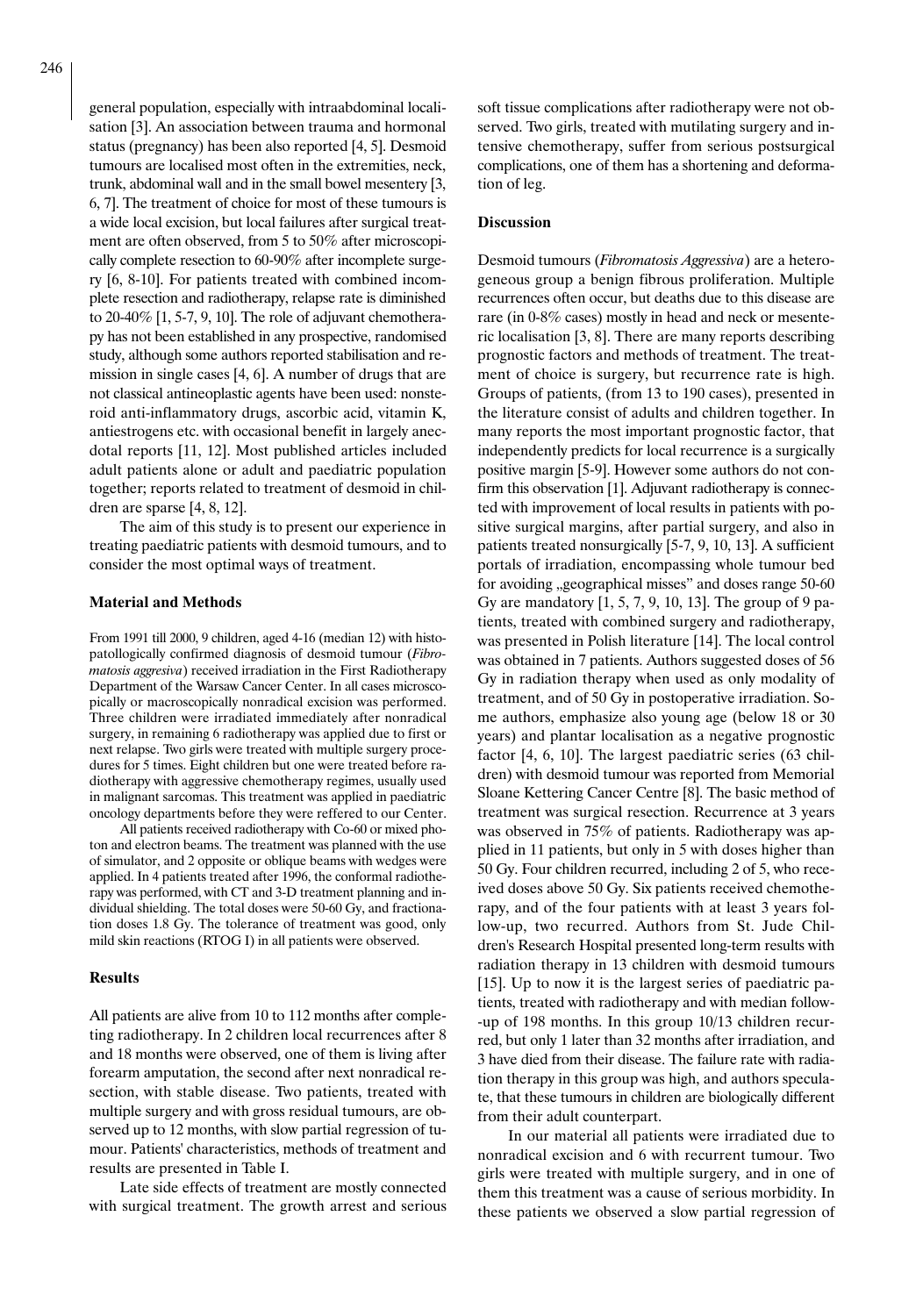|                | N Age          |              | Sex Localisation<br>M shank                    | Treatment<br>before RT / year         |                                | Recurrence<br>before RT / year |                | RT<br>year | Recurrence<br>after RT<br>/months |    | Treatment<br>of recurrence | Present<br>status | Months<br>after RT |
|----------------|----------------|--------------|------------------------------------------------|---------------------------------------|--------------------------------|--------------------------------|----------------|------------|-----------------------------------|----|----------------------------|-------------------|--------------------|
| $\mathbf{1}$   | 12             |              |                                                | <b>NS</b><br>Chth                     | 1990<br>1990                   | no                             |                | 1991       | no                                |    |                            | <b>NED</b>        | 112                |
| $\overline{c}$ | 9              |              | M buttock                                      | RS<br><b>NS</b>                       | 1988<br>1993                   | yes                            | 1993           | 1993       | no                                |    | ٠                          | <b>NED</b>        | 89                 |
| 3              | 5              |              | M forearm                                      | <b>NS</b><br>Chth                     | 1993<br>1993                   | no                             |                | 1993       | yes                               | 8  | amputation                 | <b>NED</b>        | 86                 |
| $\overline{4}$ | 7              | F            | groin                                          | <b>NS</b><br>Chth<br><b>NS</b>        | 1991<br>1995<br>1995           | yes                            | 1995           | 1995       | no                                |    | $\blacksquare$             | <b>NED</b>        | 57                 |
| 5              | $\overline{4}$ | M            | abdominal wall                                 | Chth<br><b>NS</b>                     | 1996<br>1996                   | no                             |                | 1996       | no                                |    | $\overline{\phantom{a}}$   | <b>NED</b>        | 50                 |
| 6              | 16             | F            | popliteal fossa                                | <b>NS</b><br>Chth<br><b>NS</b>        | 1997<br>1998<br>1998           | yes                            | 1998           | 1998       | yes                               | 18 | <b>NS</b>                  | <b>SD</b>         | 32                 |
| 7              | 11             | M            | arm                                            | <b>NS</b><br>Chth<br><b>NS</b>        | 1997<br>1997<br>1998           | yes                            | 1998           | 1998       | no                                |    | $\overline{\phantom{a}}$   | <b>NED</b>        | 25                 |
| 8              | 14             | $_{\rm F}$   | extremites<br>inferior (plantar<br>to buttock) | <b>NS</b><br>NS <sub>4x</sub><br>Chth | 1994<br>1995-1999<br>1999-2000 | yes                            | 1995-1999 2000 |            | no                                |    | $\blacksquare$             | PR                | 12                 |
| 9              | 14             | $\mathbf{F}$ | abdominal wall                                 | <b>NS</b><br>Chth<br>NS 3x<br>Chth    | 1992<br>1992<br>1998<br>2000   | yes                            | 1998           | 2000       | no                                |    |                            | PR                | 10                 |

**Tab. I. Patients' characteristics, methods of treatment and results in children with desmoid treated in Radiotherapy Department, Center of Oncology, Warsaw**

Abbreviations: RS – radical surgery, NS – nonradical surgery, Chth – chemotherapy, RT – radiotherapy, NED – non evidence disease, SD – stable disease, PR – partial regression

residual tumour. The slow response of desmoid tumour after radiotherapy has been reported [15]. In all children but one aggressive chemotherapy was applied, without any therapeutic effect. Relapse free survival >2 years was obtained in 5/7 patients, in 2 children follow-up is shorter. These results are similar as presented by others [3-6, 9, 10] and better than reported by St. Jude Hospital] team [15], but long-term observations are necessary. The doses ranging from 50 to 60 Gy were well tolerated, and up to now we do not observe any serious complications related to radiotherapy.

According to our experience and literature data we suggest, that treatment for children with desmoid should be considered individually. Surgery is a treatment of choice, and, when negative margins can be achieved, no additional therapy is indicated. Even if the surgical margins are minimally positive, many patients will not have a recurrence.Tumours that are incompletely resected are treated adjuvantly, when the potential morbidity of a reexcision is high. Under these circumstances adjuvant radiation therapy is used and the doses above 50 Gy are recommended. Radiation portals should be adequate to encompass whole tumour bed with 5 cm margin. Chemotherapy could be an alternative to radiation therapy especially for young children, but the systemic use of such

toxic drugs as alkylating agents and anthracycline is difficult to justify for a tumour that is only locally aggressive. Alternative to these agents are drugs with relatively "low toxicity", such as vinblastine and methotrexate. These agents are the subject of Pediatric Oncology Group trial for patients with gross residual tumour after surgery and for those with recurrence.

#### **Conclusions**

The treatment of pediatric desmoid tumour should be considered individually by a multidisciplinary team. Surgery is a treatment of choice, and adjuvant radiotherapy in doses 50-60 Gy should be applied after nonradical surgery, when the potential morbidity of a second operation is high. Chemotherapy with "low toxic" agents could be considered in young children with gross residual disease and in those with recurrent tumours.

**Anna Skowroƒska-Gardas Ph.D., M.D.** The First Radiotherapy Department The Maria Skłodowska-Curie Memorial Cancer Center and Institute of Oncology Wawelska 15 00-973 Warsaw Poland